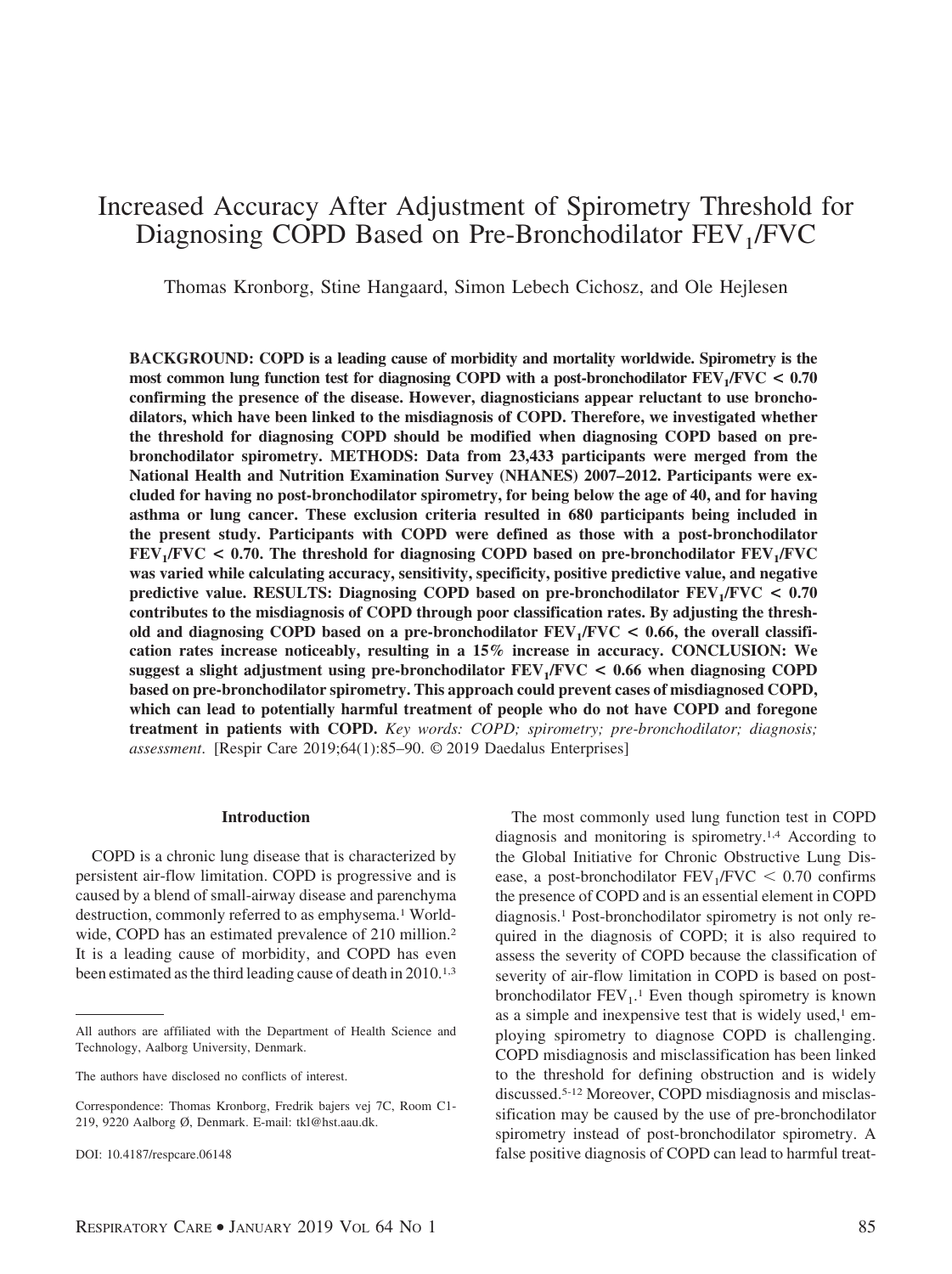ment for a patient without COPD as well as unawareness of and therefore no treatment for other possible reasons causing the underlying air-flow obstruction. A false negative diagnosis can cause undertreatment in patients with COPD. Such undertreatment may hinder the chance of slowing the progression of the disease at an early stage.<sup>13</sup> Thus, it is important that post-bronchodilator spirometry be performed when diagnosing and assessing the severity of COPD in accordance with existing guidelines.<sup>1</sup>

Although spirometry is the key element in COPD diagnosis, it is still greatly underused.14,15 This is supported by Arne et al,<sup>15</sup> who found that post-bronchodilator data were only available for 45% of the newly diagnosed COPD subjects. Moreover, 34% of the subjects with available post-bronchodilator data had a postbronchodilator  $FEV_1/FVC > 0.70$ .<sup>15</sup> These results are similar to those in a study by Miravitlles et al<sup>16</sup> that found that post-bronchodilator spirometry was only performed in 32% of their subjects.

Because a significant number of diagnosticians appear reluctant to use bronchodilators, it is important to establish guidelines for diagnosing COPD based on prebronchodilator  $FEV<sub>1</sub>/FVC$  to potentially improve the diagnosis of COPD. Moreover, post-bronchodilator spirometry is not always available, which emphasizes the call for improved guidelines for pre-bronchodilator diagnosis. This study aims to quantify the classification rates when diagnosing COPD based on a pre-bronchodilator  $FEV<sub>1</sub>/FVC < 0.70$ . Additionally, we aim to propose an adjustment to the pre-bronchodilator  $FEV<sub>1</sub>/FVC$ threshold for diagnosing patients with COPD to reduce the misclassification error.

## **Methods**

The study population is based on data from the National Health and Nutrition Examination Survey (NHANES). The objective of the NHANES survey was to assess the health status and the nutritional status among both children and adults in the United States using a combination of physical examinations and interview-based questions.17 These examinations included a respiratory evaluation with spirometry. NHANES participants whose baseline spirometry results showed a pre-bronchodilator  $FEV<sub>1</sub>/FVC$  ratio below the lower limit of normal (determined from age, sex, weight, height, and race/ethnicity) and/or  $\leq 0.70$  were asked to repeat spirometry after inhaling a  $\beta_2$  adrenergic bronchodilator medication to open their airways.<sup>18</sup>

In the present study, data from 23,433 participants were merged from NHANES between 2007 and 2012. As Figure 1 illustrates, 21,869 participants were excluded for having no post-bronchodilator  $FEV_1/FVC$  ( $n = 1,564$ ). Age is a known risk factor for COPD; the disease develops

## **QUICK LOOK**

#### **Current knowledge**

COPD is commonly diagnosed with spirometry, where a post-bronchodilator  $FEV_1/FVC < 0.70$  confirms the presence of the disease. However, COPD misdiagnosis has been linked to bronchodilators being underused. As the use of bronchodilators appears problematic for some diagnosticians, it is important to establish guidelines when diagnosing COPD based on pre-bronchodilator spirometry.

### **What this paper contributes to our knowledge**

This work presents a quantification of the classification rates when diagnosing COPD based on a pre-bronchodilator  $FEV_1/FVC < 0.70$ . Additionally, an adjustment of the spirometry threshold is proposed using pre-bronchodilator  $FEV_1/FVC < 0.66$  for diagnosing patients with COPD to reduce the misclassification error and increase accuracy by 15%.

predominantly past the age of 4019; thus, 807 participants  $\leq$ 40 years of age were excluded ( $n = 757$ ). Seventy-six participants with asthma (as defined as a "yes" in response to the question "Ever been told you have asthma?") were excluded  $(n = 681)$ . Additionally, one participant was excluded for having lung cancer, and thus data from 680 participants were used in the present study.

NHANES developed a comprehensive spirometry manual in which the standardized procedures for execution of spirometry in NHANES were described. This standardization included both the examination protocol itself and quality control and safety procedures. NHANES required that spirometry testing should continue until 3 acceptable tests were approved in which reproducibility criteria were met. The criteria for an acceptable spirometry test included no hesitation/false start, volume of back-extrapolation  $\leq 5\%$  of FEV<sub>1</sub> or 0.15 L, no cough in the first second, exhaled breath lasting a minimum of 6 s, presence of a visible plateau in the volume-time spirogram, and no evidence of leaks, mouthpiece obstruction, etc. The criteria for reproducibility were defined as agreement within 150 mL between the 2 largest FVC and  $FEV<sub>1</sub>$  values. The test was concluded after a maximum of 8 tests or if the subject was unable to continue.

Participants were diagnosed with COPD using prebronchodilator  $FEV_1/FVC$  and assessed by percent predicted  $FEV<sub>1</sub>$  based on Knudson et al.<sup>20</sup> This diagnosis was then verified as being either true or false using post-bronchodilator  $FEV<sub>1</sub>/FVC$ , the accepted standard in diagnosing COPD.1 To assess the classification rates, the threshold of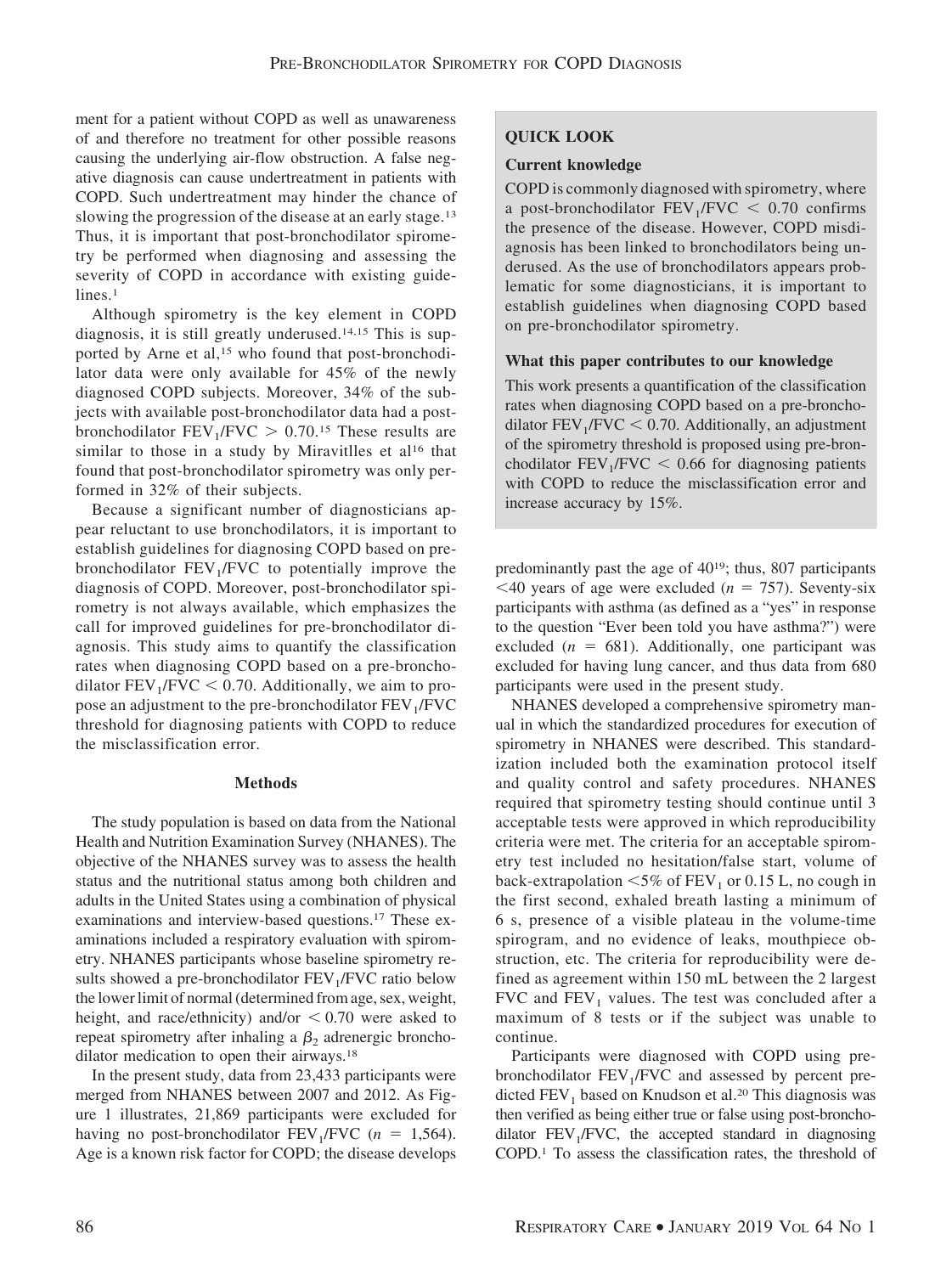

Fig. 1. Flow chart. NHANES  $=$  National Health and Nutrition Examination Survey.

Table 1. Baseline Characteristics

| Characteristics                                                         | Value               |
|-------------------------------------------------------------------------|---------------------|
| Age, mean $(IQR)$ y                                                     | $61(52-69)$         |
| Male sex, $n$ (%)                                                       | 456 (67.06)         |
| BMI, mean $\pm$ SD kg/m <sup>2</sup>                                    | $27.38 \pm 5.44$    |
| Previous or current smoker, $n$ (%)                                     | 467 (68.68)         |
| Post-bronchodilator $FEV_1$ , mean $\pm$ SD                             | $2.68 \pm 0.78$     |
| Mild COPD (FEV, $\geq 80\%$ predicted), <i>n</i> (%)                    | 542 (79.71)         |
| Moderate COPD $(50\% \leq FEV_1 < 80\%$<br>predicted), $n(\%)$          | 127 (18.68)         |
| Severe COPD (30% $\leq$ FEV <sub>1</sub> $<$ 50%<br>predicted), $n$ (%) | 10(1.47)            |
| Very severe COPD (FEV <sub>1</sub> $<$ 30%<br>predicted), $n$ (%)       | 1(0.15)             |
| Pre-bronchodilator $FEV_1/FVC$ , mean $\pm$ SD                          | $0.64 \pm 0.06$     |
| Post-bronchodilator $FEV_1/FVC$ , mean $\pm$ SD                         | $0.67 \pm 0.07$     |
| Bronchodilator response, mean $\pm$ SD mL                               | $123.20 \pm 143.98$ |

Shown are characteristics for 680 National Health and Nutrition Examination Survey

participants included in the present study.

 $IQR =$  interquartile range

 $BMI = body$  mass index

diagnosis based on the pre-bronchodilator  $FEV<sub>1</sub>/FVC$  was varied while calculating the accuracy, sensitivity, specificity, positive predictive value, and negative predictive value. The threshold for pre-bronchodilator  $FEV<sub>1</sub>/FVC$  for diagnosing COPD was suggested based on the receiver operating characteristic that generated the best combination of sensitivity and specificity.

#### **Results**

Table 1 presents the characteristics for the participants included in the present study. Based on the 680 participants, selected from 23,433 participants merged from NHANES between 2007 and 2012, the sensitivity and specificity are higher using a threshold of 0.66 compared with



Fig. 2. Receiver operating characteristics curve based on varying the threshold of pre-bronchodilator FEV<sub>1</sub>/FVC when diagnosing COPD. Crosses indicate the thresholds of 0.70 and 0.66.

Table 2. Classification Rates for a Threshold of 0.70 and 0.66

|                           | Pre-Bronchodilator FEV <sub>1</sub> /FVC |      |
|---------------------------|------------------------------------------|------|
|                           | 0.70                                     | 0.66 |
| Accuracy                  | 0.64                                     | 0.79 |
| Sensitivity               | 1.00                                     | 0.75 |
| Specificity               | 0.10                                     | 0.86 |
| Positive predictive value | 0.62                                     | 0.89 |
| Negative predictive value | 0.96                                     | 0.69 |

Shown are classification rates for diagnosing COPD based on pre-bronchodilator  $FEV<sub>1</sub>/FVC < 0.70$  and  $< 0.66$ .

0.70 (Fig. 2). The accuracy can be increased from 0.64 to 0.79 by diagnosing COPD based on pre-bronchodilator  $FEV<sub>1</sub>/FVC < 0.66$  instead of 0.70 (Table 2). Sensitivity would then decrease from 1.00 to 0.75, and negative predictive value would decrease from 0.96 to 0.69. Similarly, specificity would increase from 0.10 to 0.86, and positive predictive value would increase from 0.62 to 0.89. For the 680 participants included in the present study, diagnosing COPD based on pre-bronchodilator FEV<sub>1</sub>/  $FVC < 0.70$  would result in 433 correctly diagnosed cases and 247 misdiagnosed cases (407 true positives, 26 true negatives, 246 false positives, and 1 false negative), whereas diagnosing COPD based on pre-bronchodilator  $FEV_1/FVC < 0.66$  would result in 539 correctly diagnosed cases and 141 misdiagnosed cases (305 true positives, 234 true negatives, 38 false positives, and 103 false negatives) (Table 3).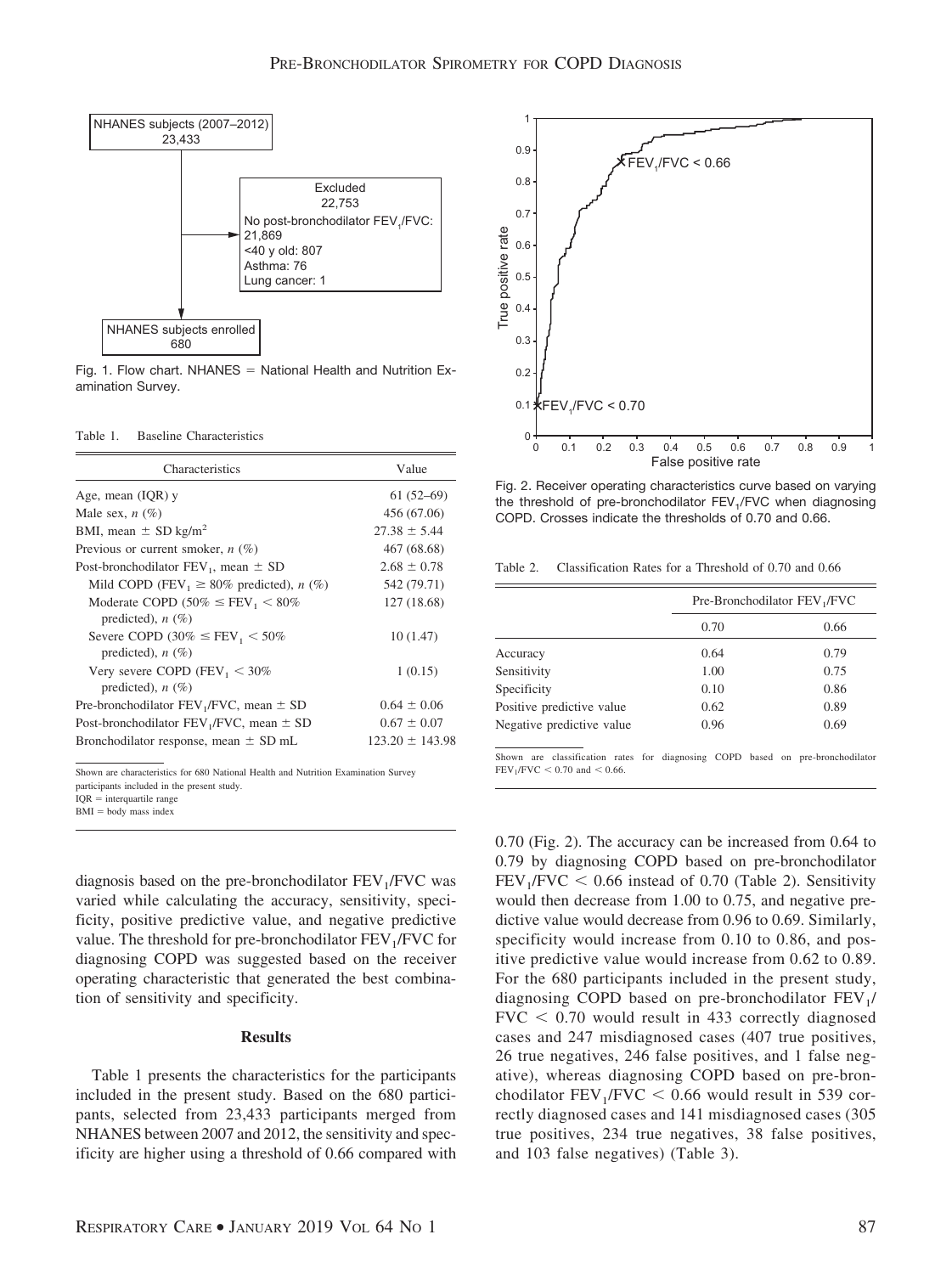|                                       | FEV <sub>1</sub> /FVC<br>< 0.70      | FEV <sub>1</sub> /FVC<br>$\geq 0.70$ |
|---------------------------------------|--------------------------------------|--------------------------------------|
| Pre-Bronchodilator $FEV_1/FVC < 0.70$ |                                      |                                      |
| <b>COPD</b>                           | 407                                  |                                      |
| No COPD                               | 246                                  | 26                                   |
|                                       | FEV <sub>1</sub> /FVC<br>${}_{0.66}$ | FEV <sub>1</sub> /FVC<br>$\geq 0.66$ |
| Pre-bronchodilator $FEV_1/FVC < 0.66$ |                                      |                                      |
| <b>COPD</b>                           | 305                                  | 103                                  |
| No COPD                               | 38                                   | 234                                  |

Table 3. Confusion Matrices for Diagnosing COPD Based on Pre-Bronchodilator Spriometry

#### **Discussion**

The aim of the present study was to quantify the classification rates when diagnosing COPD based on prebronchodilator spirometry  $FEV_1/FVC < 0.70$  and, additionally, to propose an adjustment of the threshold to reduce misclassification error. Based on the results of the present study, a high sensitivity and negative predictive value of diagnosing COPD based on pre-bronchodilator  $FEV<sub>1</sub>/FVC < 0.70$  comes at the cost of low specificity and a mediocre positive predictive value, resulting in an accuracy of 64%. A threshold of 0.66 for pre-bronchodilator  $FEV<sub>1</sub>/FVC$  appears to increase diagnostic accuracy. With a slight decrease in sensitivity and negative predictive value, the overall classification rates increase, resulting in an accuracy of 79%, a 15% increase.

As stated initially, COPD is heavily misdiagnosed as a result of the limited use of post-bronchodilator spirometry. The results of the present study clearly support COPD misdiagnosis with low specificity and a mediocre positive predictive value when diagnosing based on pre-bronchodilator spirometry  $FEV_1/FVC < 0.70$ . The specificity causes a high false positive rate and results in many cases of misdiagnosed COPD. The upside is that all true cases of COPD, as confirmed by post-bronchodilator spirometry  $FEV<sub>1</sub>/FVC < 0.70$ , will be diagnosed using pre-bronchodilator spirometry  $FEV_1/FVC < 0.70$  because the sensitivity is 100%.

Using pre-bronchodilator spirometry  $FEV_1/FVC < 0.66$ to diagnose COPD, sensitivity was decreased by 25%, and the negative predictive value is decreased by 27%. However, specificity, positive predictive value, and accuracy increased by 76, 27, and 15%, respectively. This approach would result in 15% more correctly classified cases overall (106 cases of the 680 participants included in the present study) and would noticeably decrease the amount of misdiagnosed cases of COPD. The downside is introducing cases of undiagnosed COPD. Of the 103 false negatives, 84 had mild COPD and 17 had moderate COPD based on FEV<sub>1</sub>. The FEV<sub>1</sub> among the false negatives had a mean  $\pm$ SD of  $0.95 \pm 0.17$ , and the lowest observed value of post-bronchodilator  $FEV<sub>1</sub>/FVC$  was 0.63. Therefore, no severe or very severe cases of COPD remained undiagnosed.

Several studies have explored the use of bronchodilator spirometry in COPD diagnosis and assessment. Mannino et al21 concluded that both pre- and post-bronchodilator lung function predict mortality with similar accuracy. These results mirror the findings of Hoesein et al,<sup>22</sup> who did not find any significant difference in diagnostic property using pre- or post-bronchodilator, respectively. Johannessen et al23 found that post-bronchodilator testing affected COPD prevalence estimates substantially. However, the predictors of COPD remained unchanged regardless of postbronchodilator testing. Schermer et al<sup>7</sup> found that using pre-bronchodilator testing leads to overestimation of airflow obstruction. These results are comparable with those of a study by Waheed et al,<sup>24</sup> who also found that using pre-bronchodilator testing overestimates air-flow obstruction. Post-bronchodilator testing is proposed to minimize this overestimation. Moreover, Probst-Hensch et al<sup>25</sup> concluded that pre-bronchodilator testing may lead to misclassification of COPD. The current study contributes to this discussion by adjusting the pre-bronchodilator threshold rather than comparing pre- and post-bronchodilator prevalence and predictors.

The evidence for using post-bronchodilator testing to assess COPD severity seems inconclusive. Chen et al<sup>26</sup> concluded that pre-bronchodilator  $FEV<sub>1</sub>$  is inferior to postbronchodilator  $FEV<sub>1</sub>$  when assessing COPD severity. In line herewith, Fortis et al<sup>27</sup> concluded that post-bronchodilator spirometry may be a more accurate predictor of a variety of COPD features and outcomes. Future work should therefore include evaluating the COPD severity stages based on pre-bronchodilator  $FEV<sub>1</sub>$  before using this in assessment of the disease severity.

The threshold for defining COPD has been discussed extensively.5,6,13,28-33 There seems to be a general agreement that the fixed threshold leads to overdiagnosis of older subjects and underdiagnosis of younger subjects. In their most recent recommendations, the Global Initiative for Chronic Obstructive Lung Disease<sup>34</sup> acknowledges the fact that the fixed threshold may lead to more frequent diagnosis of older subjects and less frequent of younger subjects. Lower limit of normal is often recommended as an alternative to the fixed threshold.5,6,28-32,35 However, the fixed threshold remains widely used despite the issues of misdiagnosis. One may assume that this is partly because the fixed threshold is simple to use and easy to understand. Adjusting the fixed threshold to 0.66 for prebronchodilator testing may therefore be regarded as a makeshift solution rather than an ideal solution.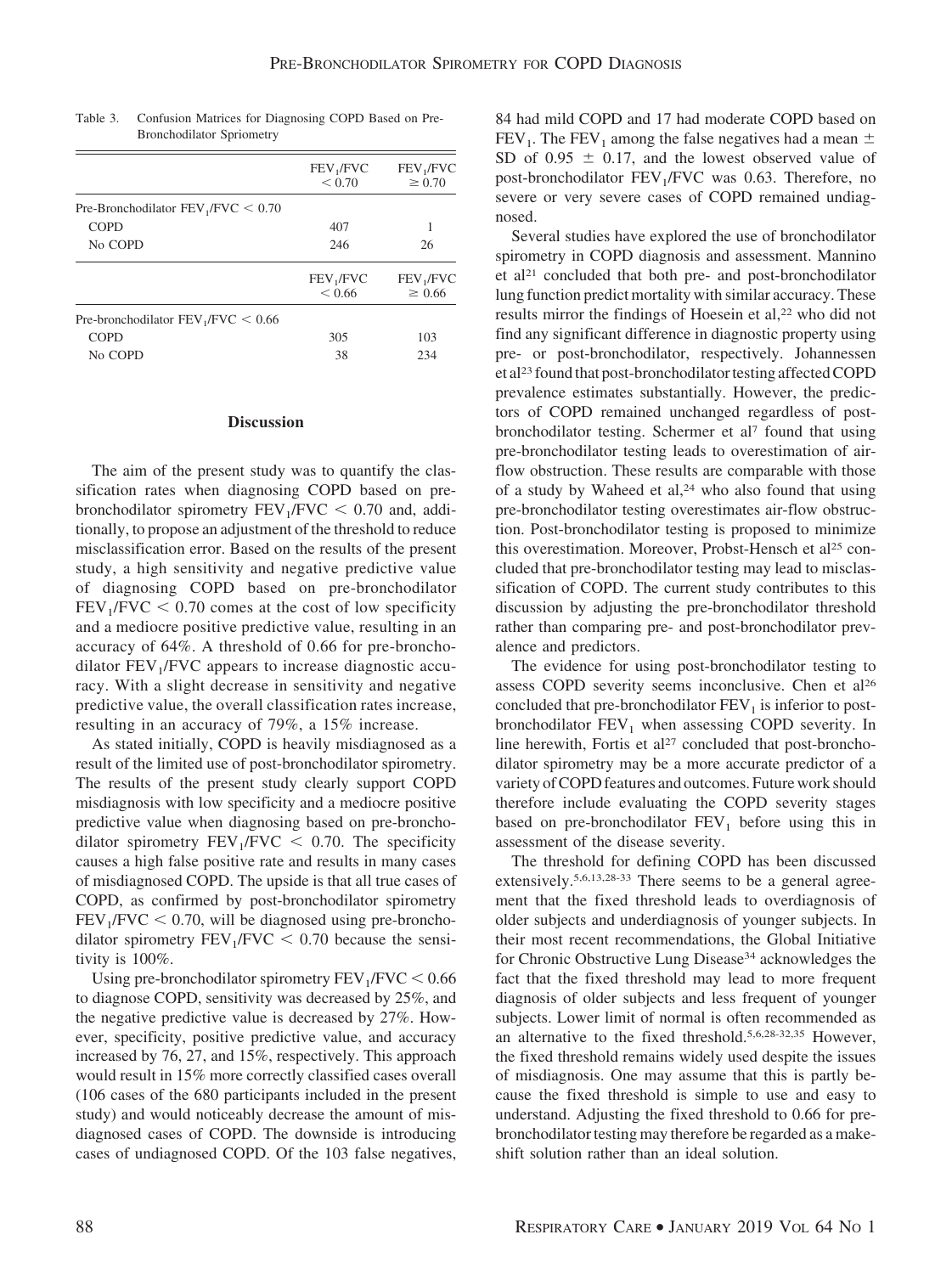There are a number of limitations to this work. NHANES participants until the age of 79 were eligible for the spirometry testing18; participants below the age of 40 were excluded in the present study. Therefore, the results may not apply to individuals who are below the age of 40 or above the age of 79. Data analysis revealed that only 11 participants had a post-bronchodilator  $\text{FEV}_1/\text{FVC} < 50\%$ predicted. It is reasonable to believe that patients with severe and very severe COPD, with challenges in daily activities, will not volunteer for or are not capable of participating in a comprehensive study, such as NHANES. However, patients with severe COPD have, by definition, a low  $FEV<sub>1</sub>$  and are therefore expected to have a prebronchodilator  $FEV_1/FVC < 0.66$  as a result of heavy restriction in the airways.<sup>1</sup> The study was also limited by diagnosing COPD solely based on spirometry, as COPD should be considered in any patient who has dyspnea, chronic cough or sputum production, and/or history of exposure to risk factors for the disease.<sup>1</sup> However, we did not find NHANES sufficient for differentiating between participants with post-bronchodilator  $FEV<sub>1</sub>/FVC < 0.70$ . Another limitation can be cases with COPD-asthma overlap. These patients represent an important subgroup who are poorly characterized and with worse clinical features than COPD alone.36 Patients with asthma were excluded from this group to minimize confounding the results. NHANES emphasizes that the samples are representative of the United States civilian non-institutionalized population. Therefore, we assume that the results are representative of this population, and one should therefore take precaution when extrapolating the results to populations with different demographics.

#### **Conclusions**

Based on the results of the present study, a pre-bronchodilator  $FEV_1/FVC < 0.70$  contributes to COPD misdiagnosis and has poor classification rates. Our study suggests adjustment of the threshold using a pre-bronchodilator  $FEV<sub>1</sub>/FVC < 0.66$  when diagnosing COPD based on prebronchodilator spirometry.

#### **REFERENCES**

- 1. Global Initiative for Chronic Obstructive Lung Disease. Pocket Guide to COPD Diagnosis, Management, and Prevention: A Guide for Health Care Professionals, 2017 edition. [https://goldcopd.org/](https://goldcopd.org/download/361/) [download/361/.](https://goldcopd.org/download/361/) *Accessed August 3, 2018*.
- 2. Bousquet J, Khaltaev N. Global surveillance, prevention and control of chronic respiratory diseases: a comprehensive approach. Geneva, Switzerland: World Health Organization; 2007: 1-146.
- 3. Lozano R, Naghavi M, Foreman K, Lim S, Shibuya K, Aboyans V, et al. Global and regional mortality from 235 causes of death for 20 age groups in 1990 and 2010: a systematic analysis for the Global Burden of Disease Study 2010. Lancet 2012;380(9859):2095-2128.
- 4. Celli BR, Decramer M, Wedzicha JA, Wilson KC, Agustí A, Criner GJ, et al. An official American Thoracic Society/European Respiratory Society statement: research questions in chronic obstructive pulmonary disease. Am J Respir Crit Care Med 2015;191(7):e4-e27.
- 5. Aggarwal AN, Gupta D, Agarwal R, Jindal SK. Comparison of the lower confidence limit to the fixed-percentage method for assessing airway obstruction in routine clinical practice. Respir Care 2011 56(11):1778-1784.
- 6. Cerveri I, Corsico AG, Accordini S, Niniano R, Ansaldo E, Anto´ JM, et al. Underestimation of airflow obstruction among young adults using FEV1/FVC -70% as a fixed cut-off: a longitudinal evaluation of clinical and functional outcomes. Thorax 2008;63(12):1040-1045.
- 7. Schermer TRJ, Smeele IJM, Thoonen BP, Lucas AEM, Grootens JG, van Boxem TJ, et al. Current clinical guideline definitions of airflow obstruction and COPD overdiagnosis in primary care. Eur Respir J 2008;32(4):945-952.
- 8. Pistelli R, Ferrara L, Misuraca C, Bustacchini S. Practical management problems of stable chronic obstructive pulmonary disease in the elderly. Curr Opin Pulm Med 2011;17(Suppl 1):S43-S48.
- 9. Brazzale DJ, Upward AL, Pretto JJ. Effects of changing reference values and definition of the normal range on interpretation of spirometry. Respirology 2010;15(7):1098-1103.
- 10. Hansen JE, Sun XG, Wasserman K. Spirometric criteria for airway obstruction: use percentage of  $FEV<sub>1</sub>/FVC$  ratio below the fifth percentile, not <70%. Chest 2007;131(2):349-355.
- 11. Hardie JA, Buist AS, Vollmer WM, Ellingsen I, Bakke PS, Mørkve O. Risk of over-diagnosis of COPD in asymptomatic elderly neversmokers. Eur Respir J 2002;20(5):1117-1122.
- 12. Hangaard S, Helle T, Nielsen C, Hejles. Causes of misdiagnosis of chronic obstructive pulmonary disease: a systematic scoping review. Respir Med 2017;129:63-84.
- 13. Güder G, Brenner S, Angermann CE, Ertl G, Held M, Sachs AP, et al. GOLD or lower limit of normal definition? A comparison with expert-based diagnosis of chronic obstructive pulmonary disease in a prospective cohort-study. Respir Res 2012;13(1):13.
- 14. Derom E, van Weel C, Liistro G, Buffels J, Schermer T, Lammers E, et al. Primary care spirometry. Eur Respir J 2008;31(1):197-203.
- 15. Arne M, Lisspers K, Ställberg B, Boman G, Hedenström H, Janson C, Emtner M. How often is diagnosis of COPD confirmed with spirometry? Respir Med 2010;104(4):550-556.
- 16. Miravitlles M, de la Roza C, Naberan K, Lamban M, Gobartt E, Martin A. Use of spirometry and patterns of prescribing in COPD in primary care. Respir Med 2007;101(8):1753-1760.
- 17. National Center for Health Statistics. National Health and Nutrition Examination Survey. Atlanta, Georgia: Centers for Disease Control and Prevention. https://www.cdc.gov/nchs/nhanes/.*Accessed May 28, 2018*.
- 18. National Center for Health Statistics. National Health and Nutrition Examination Survey. NHANES 2007-2008 examination data. Atlanta, Georgia: Centers for Disease Control and Prevention. [https://wwwn.](https://wwwn.cdc.gov/nchs/nhanes/search/datapage.aspx?Component=Examination&CycleBeginYear=2007) [cdc.gov/nchs/nhanes/search/datapage.aspx?Component](https://wwwn.cdc.gov/nchs/nhanes/search/datapage.aspx?Component=Examination&CycleBeginYear=2007)=Examination& [CycleBeginYear](https://wwwn.cdc.gov/nchs/nhanes/search/datapage.aspx?Component=Examination&CycleBeginYear=2007)=2007. Accessed May 28, 2018.
- 19. Raherison C, Girodet PO. Epidemiology of COPD. Eur Respir Rev 2009;18(114):213-221.
- 20. Knudson RJ, Slatin RC, Lebowitz MD, Burrows B. The maximal expiratory flow-volume curve normal standards, variability, and effects of age. Am Rev Respir Dis 1976;113(5):587-600.
- 21. Mannino DM, Diaz-Guzman E, Buist S. Pre- and post-bronchodilator lung function as predictors of mortality in the Lung Health Study. Respir Res 2011;12:136.
- 22. Mohamed Hoesein FAA, Zanen P, Sachs APE, Verheij TJM, Lammers JWJ, Broekhuizen BDL. Spirometric thresholds for diagnosing COPD: 0.70 or LLN, pre- or post-dilator values? COPD 2012;9(4): 338-343.